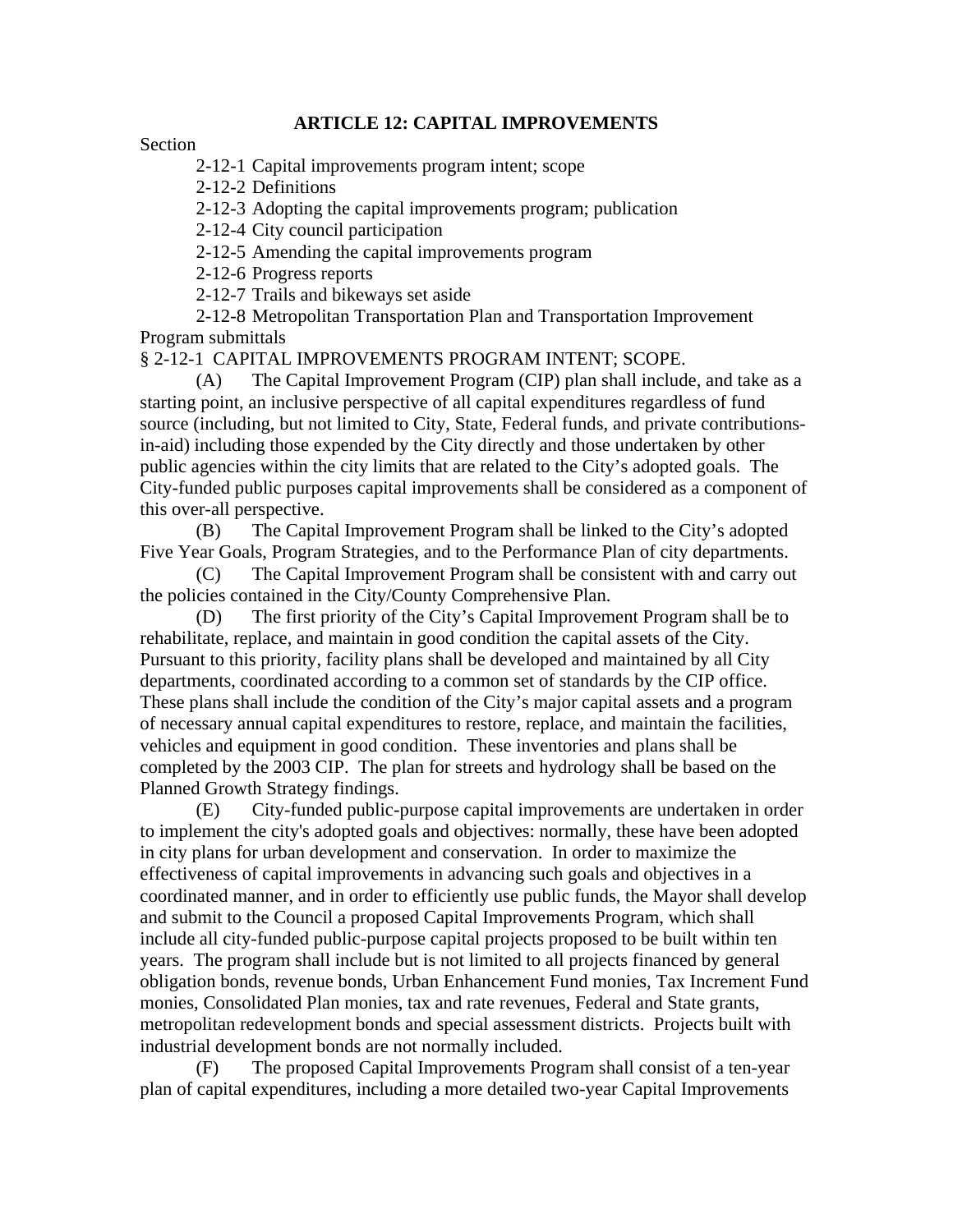Budget. The proposed Capital Improvements Program shall include a listing of projects in order of priority and proposed year of construction or acquisition. Data on each project shall include:

- (1) The anticipated capital cost of each project;
- (2) The anticipated source of capital funds for each project;
- (3) The estimated annual operating cost or savings for each project;
- (4) The estimated completion date of each project;

 (5) The adopted plan or policy, if any, which each project would help to implement;

 (6) The viable alternatives that were considered for each project and the reasons the proposed project is the most cost-effective and practical alternative for meeting the stated objective;

 (7) The project's ranking in whatever sequencing/priority-setting system is used as a basis for proposed programming; and

 (8) The impacts of proposed capital improvements on user rates (for enterprise fund projects); and

 (9) The percentage allocations of each project as "growth", "rehabilitation", "deficiency", and "mandate", which categories are defined in Bill No. F/S R-37 (Enactment 118-2000), establishing priorities for the 2001 Capital Improvement Plan; and

 (10) The capital projects of the enterprise funds shall be evaluated by the Capital Improvements Program staff in a similar manner as those for the General Fund.

 (G) All assets included in projects to be funded in part or in total from proceeds of general obligation bond issues or revenue bond issues shall have a minimum service life expectancy at least equal to the term of the relevant bond issue.

 (H) All CIP project items with a two year programmed amount in the General Fund and a one year programmed amount in the Enterprise Funds of \$100,000 or more shall be included in the CIP bill as a separate line item.

 (I) Separate bond issues shall be sold to fund vehicles and equipment, the term of which bonds shall not exceed five years.

 (J) Three percent of the CIP for the general fund in the 2007, 2009 and 2011 bond elections shall be reserved to fund the design, installation, purchase, user training and monitoring of Energy Conservation and/or Renewable Energy that reduce fossil fuel based energy costs for General Fund and Enterprise Fund Programs that will demonstrably reduce energy consumption. This fund shall be known as the 3% for Energy Conservation and Renewable Energy Set-A-Side for Capital Improvements. The Planning for the fund shall be consistent with the requirements set forth in Article 2-12 ROA 1994.

 (K) The Department of Finance and Administrative Services will budget 3% of the General Obligation Bond Program for the 3% for Energy Conservation and Renewable Energy Set-A-Side for Capital Improvements.

 (L) Departmental applications for the 3% for the Energy Conservation and Renewable Energy Set-A-Side for Capital Improvements shall be submitted to the Facility, Energy & Security Management Division. A committee of City fiscal and technical staff shall approve selected projects based on established criteria. The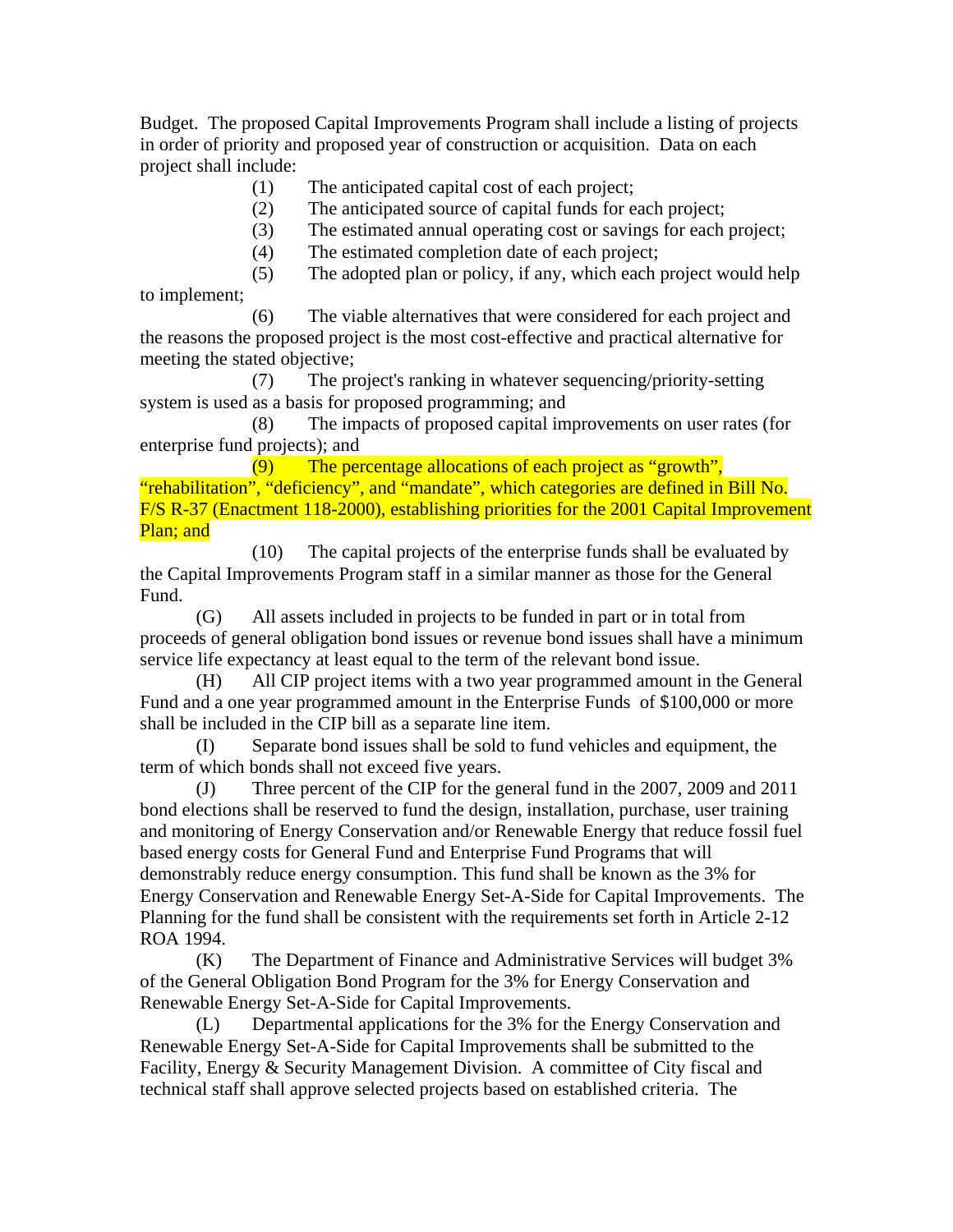committee may consult with subject matter experts outside of the City Government in the selection of projects. Criteria shall include but are not limited to:

 (1) The capital expenses of a project should be regained from energy savings generated from the project within the expected life of the equipment, and projects using renewable energy shall have a lower life cycle cost than a project using conventional energy based on the projected cost per unit by year for an energy resource as published in the United States Department of Energy, Energy Information Administration, Annual Energy Outlook Report or other sources identified by the committee. Preference shall be given to alternatives that meet the energy cost criteria.

 (2) If a proposal is for construction or installation, the scope of the project shall only be for Energy Conservation and/or Renewable Energy in existing facilities.

 (3) The monetary amount allocated to any one project shall not exceed 40% of the funding allocated to the 3% Energy Conservation and Renewable Energy Set-A-Side, during any one bond cycle unless approved by the City Council.

 (4) The project shall be consistent with the requirements set forth in Paragraph (D) of this Section.

 (M) The Mayor shall obtain a Certificate of No Effect or a Certificate of Approval for each project that meets the applicability criteria of Ordinance 25-2007 and that is part of the Capital Improvements Program or the Component Capital Improvements Program prior to construction of the project.

('74 Code, § 1-10-1) (Ord. 34-1975; Am. Ord. 8-1986; Am. Ord. 56-1988; Am. Ord. 23- 1992; Am. Ord. 16-2001; Am. Ord. 52-2002; Am. Ord. 9-2005; Am. Ord. 35-2006; Am. Ord. 25-2007)

## § 2-12-2 DEFINITIONS.

 For the purpose of this article, the following definitions shall apply unless the context clearly indicates or requires a different meaning.

 BEST ENERGY PRACTICES. Management of energy production and consumption to reduce energy use and costs, implement renewable energy, promote clean energy sources and the efficiency and maintenance of the city's energy infrastructure.

 ENERGY CONSERVATION. Building materials, equipment and machinery and supplies that reduce energy costs for Enterprise and General Fund Programs by demonstrably reducing energy consumption or by furthering the implementation of renewable energy sources.

 RENEWABLE ENERGY. Any energy resource that is naturally regenerated over a short time scale and is generated by use of low- or zero-emissions technology with substantial long-term production potential or generated by renewable energy sources that may include (1) solar, wind, hydropower and geothermal resources; (2) fuel cells that are not fossil fueled; and (3) biomass resources, such as agricultural or animal waste, small diameter timber, salt cedar and other phreatophyte or woody vegetation, landfill gas and anaerobically digested waste biomass and new technologies as they emerge.

RENEWABLE ENERGY does not include electric energy generated by use of fossil fuel, waste products from fossil sources or nuclear energy.

(Ord. 35-2006)

§ 2-12-3 ADOPTING THE CAPITAL IMPROVEMENTS PROGRAM; PUBLICATION.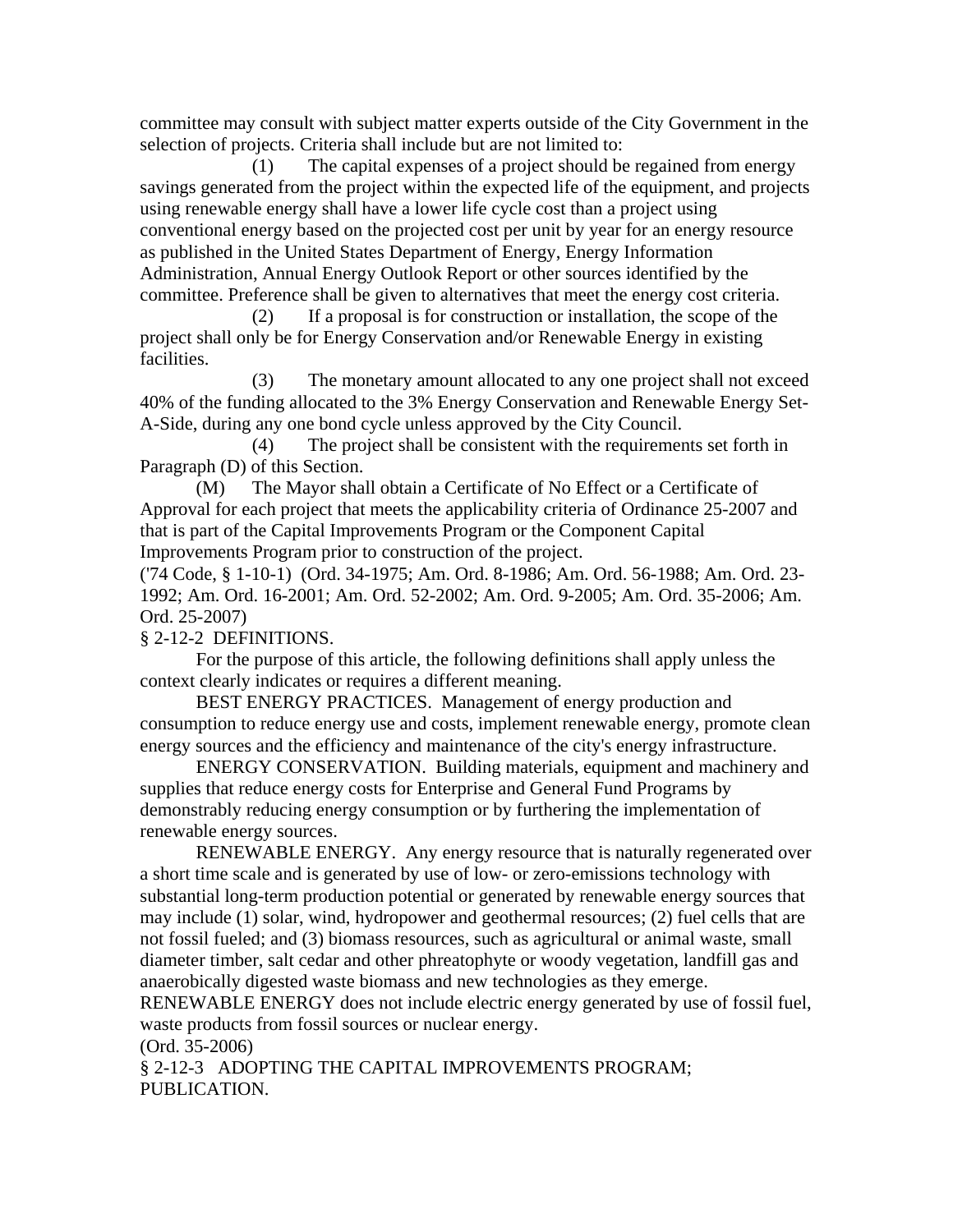(A) The Mayor shall submit by November 21 of each even-numbered year, except as provided by division (C) of this section, the proposed Capital Improvements Program to the Environmental Planning Commission. The Environmental Planning Commission shall conduct at least one public hearing on responsibilities of the Commission for plans and policies on development and on protection of the environment as delineated in §§ 14-13-3-1 et seq. The Environmental Planning Commission shall submit its recommendations on the proposed program to the Mayor by December 1 of each even-numbered year. The Mayor is not required to revise the proposed Capital Improvements Program to incorporate the recommendations of the Environmental Planning Commission but may do so.

 (B) The Mayor shall submit the proposed Capital Improvements Program, including any recommendations of the Environmental Planning Commission, to the Council by January 3 of each odd-numbered year, except as provided by division (C) of this section.

 (C) The Capital Improvements Programs for the Air Quality, Aviation Enterprise, Parking Enterprise, Refuse Disposal, and Golf Enterprise Funds shall be developed in accordance with the following procedure:

 (1) The capital improvements appropriations for the above referenced funds shall be developed by the Mayor in conjunction with operating budgets and supporting rate proposals, if any, and shall be submitted to the Council no later than April 1 of each year.

 (2) The Mayor shall submit to the Council any proposed rate increases required for the proposed Capital Improvements Programs of the above referenced funds along with the operating budget no later than April 1st of each year. These Capital Improvement Program budgets shall be fully integrated into the proposed ten year program by the CIP Office.

 (D) The Council shall approve the Capital Improvements Program as proposed or shall amend and approve it. Council action shall be within 60 days after it has been submitted by the Mayor. This period begins on the date of introduction of the CIP bill at a City Council meeting. The Council shall hold at least one public hearing on the proposed program.

 (E) The city shall promptly publish the Capital Improvements Program as approved.

('74 Code, § 1-10-2) (Ord. 34-1975; Am. Ord. 8-1986; Am. Ord. 56-1988; Am. Ord. 35- 1994; Am. Ord. 40-1995; Am. Ord. 16-2001; Am. Ord. 9-2005; Am. Ord. 35-2006; Am. Ord. 5-2007)

## § 2-12-4 CITY COUNCIL PARTICIPATION.

 (A) Prior to January 31 of even-numbered years, the City Council shall adopt a resolution providing policy guidelines for the upcoming Capital Improvements Program. Should the Council fail to provide policy guidelines by the end of January, the Mayor's guidelines shall direct the development of the Capital Improvements Program.

 (B) During the preparation of the proposed Capital Improvements Program by the Mayor, he shall furnish any requested information on departmental requests to the staff of the City Council and shall cooperate with City Council staff so that it may monitor the program development process and prepare preliminary analyses and other information for the City Council.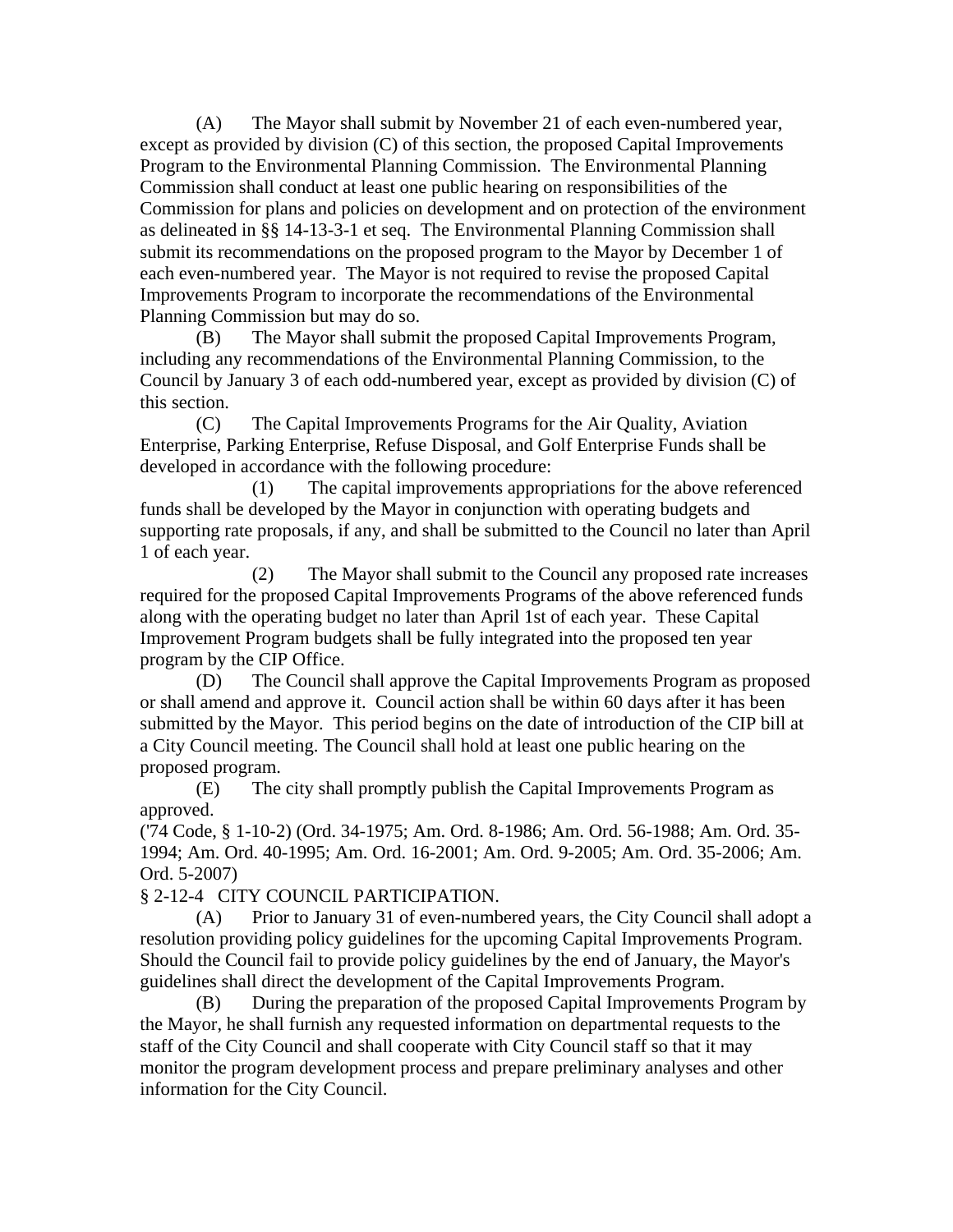(C) A representative of the Council shall be allowed to attend the meetings during which the Mayor and CAO formally review the program recommendations by the CIP Review Group or other similar body.

(Ord. 26-1993; Am. Ord. 40-1995; Am. Ord. 16-2001; Am. Ord. 35-2006) § 2-12-5 AMENDING THE CAPITAL IMPROVEMENTS PROGRAM.

 (A) When it appears to the Mayor that sound Capital Improvements Planning requires amending that part of the Capital Improvements Program which is included in the two-year Capital Improvements Budget before presentation of a new program is due, he may change the amount designated for a specific project without Council approval under any of the following circumstances. For purposes of this section, a "project" is defined as a capital-related activity for which there is a specific and unique Council appropriation.

 (1) The change does not significantly alter the project's scope and the total change:

 (a) Does not exceed 20% of the amount appropriated for that project in the Capital Improvements Program as approved if the appropriated amount for the project is less than one million dollars, and

 (b) Does not exceed 10% of the amount appropriated for that project in the Capital Improvements Program as approved if the appropriated amount for the project is between one million dollars and five million dollars, and

 (c) If the amount appropriated for the project is greater than five million dollars or the total increase or reduction will exceed the applicable percentage in subsections a and b herein of the amount designated for that project in the Capital Improvements Program, the Mayor shall submit his proposed change to the Council for approval.

 (2) The change combines parallel projects, usually in succeeding bonding years, and does not change the nature of any project involved in the combination. The Mayor shall notify the Council of the change in writing at the next regularly scheduled Council meeting after the change takes place.

 (3) The change combines all or parts of several projects into an approved or new project and does not change the nature of any project involved in the combination. The Mayor shall notify the Council of the change in writing at the next regularly scheduled Council meeting after the change takes place.

 (B) When it appears to the Mayor that sound Capital Improvements Planning requires amending that part of the Capital Improvements Program which is included in the two-year Capital Improvements Budget before presentation of a new program is due, and the Mayor is not permitted to make the change under the terms of division (A) of this section, he shall act as follows:

 (1) Before submitting an amendment to the Council the Mayor shall submit it to the Environmental Planning Commission for its evaluation; this need not involve a public hearing. However, this evaluation by the Environmental Planning Commission is not required in the following situations:

 (a) The project is not contrary to adopted city plans, and would not significantly affect city public utility systems, neighborhood land use, transportation, or the environment; or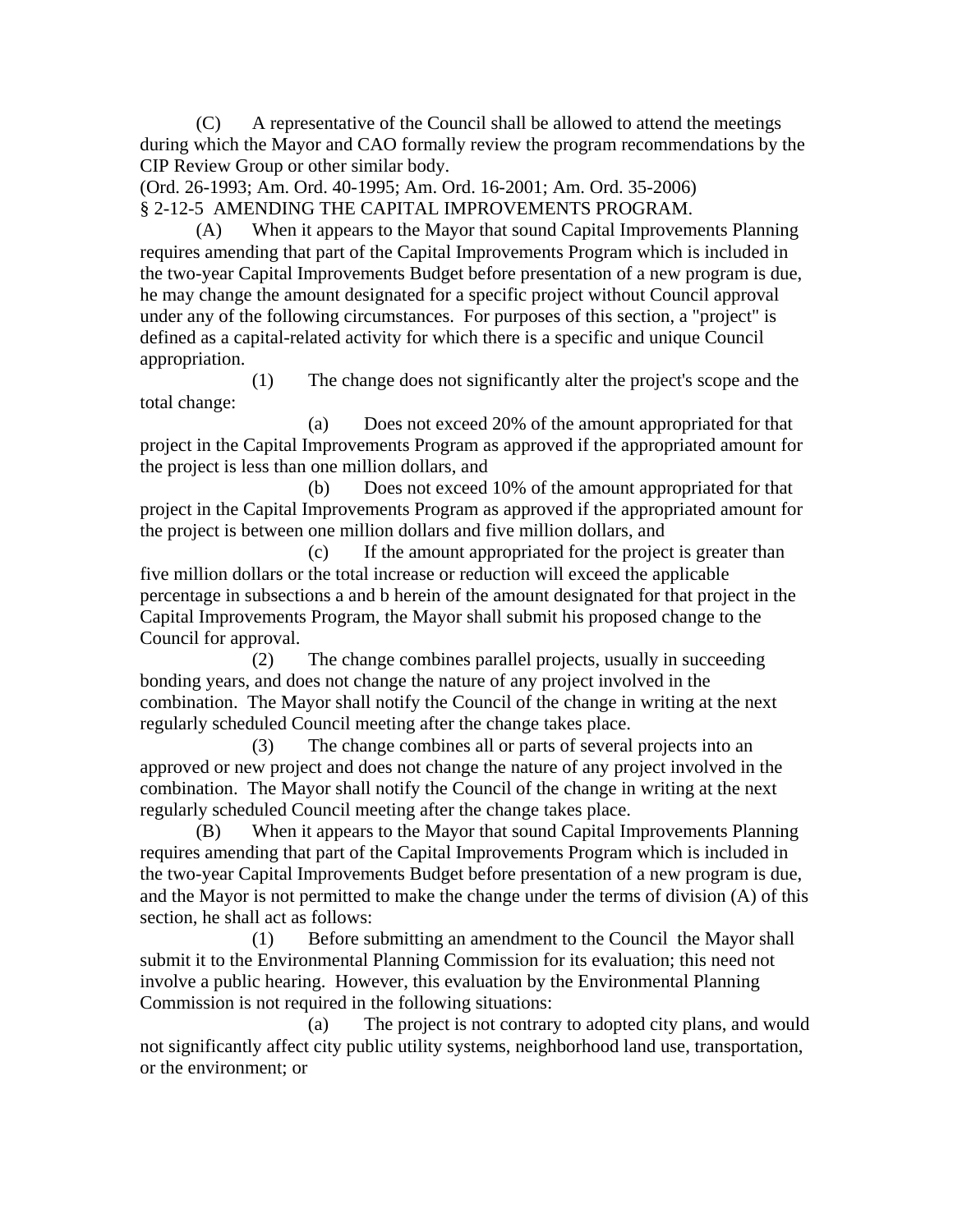(b) The Environmental Planning Commission could not or does not provide an evaluation within the time that the Mayor feels is available in order for the city to respond to the special opportunity or need.

The Mayor shall submit to the Council for approval his proposed amendment, including any recommendations of the Environmental Planning Commission, according to the following schedule:

(a) In March, he shall submit amendments to the Council.

 (b) In October, he shall submit amendments to the Council which could not be foreseen when either the previous Capital Improvements Program or the previous March's amendments were presented to the Council, and in addition he finds that the amendments cannot prudently be delayed until the next Capital Improvements Program or March amendments.

 (c) At other times, he shall submit amendments only in unforeseen emergency or opportunity situations which cannot prudently be delayed until the following regularly scheduled submissions of changes.

 (C) Unless an amendment falls within division (A) or (B) above, the Capital Improvements Program shall not be amended until the next Capital Improvements Program is adopted.

 (D) In no case shall funds be designated or transferred under the provisions of this section without said funds having been previously appropriated by the City Council, either to a project or to the contingency activity within the respective purpose. ('74 Code, § 1-10-6) (Ord. 76-1975; Am. Ord. 47-1981; Am. Ord. 12-1983; Am. Ord. 84-1985; Am. Ord. 40-1995; Am. Ord. 52-1999; Am. Ord. 16-2001; Am. Ord. 35-2006) § 2-12-6 PROGRESS REPORTS.

 The Mayor shall submit a status report to the Council summarizing the implementation of each Capital Improvements Program at annual intervals until all projects in the approved Capital Improvements Program are completed. The annual report shall be submitted by the first Council meeting in September of each year.

 (A) The annual report shall contain the following information for each current project in the Capital Improvements Program: (These requirements shall be included first in the September 2002 annual report.)

(1) Project name.

(2) Total estimate project cost.

 (3) Total funding appropriated to project and also itemized as to source.

 (4) Status, e.g. feasibility study completed, design completed, date construction began or is anticipated to begin.

(5) Estimated completion date of project.

 (B) The status report shall also list every change made pursuant to § 2-12-5 and shall include the following information about each change:

(1) The specific project that was changed;

(2) The total amount originally approved by the Council for the

project;

 (3) The amount of the increase or decrease that was authorized without prior Council approval;

(4) The reason(s) for the change; and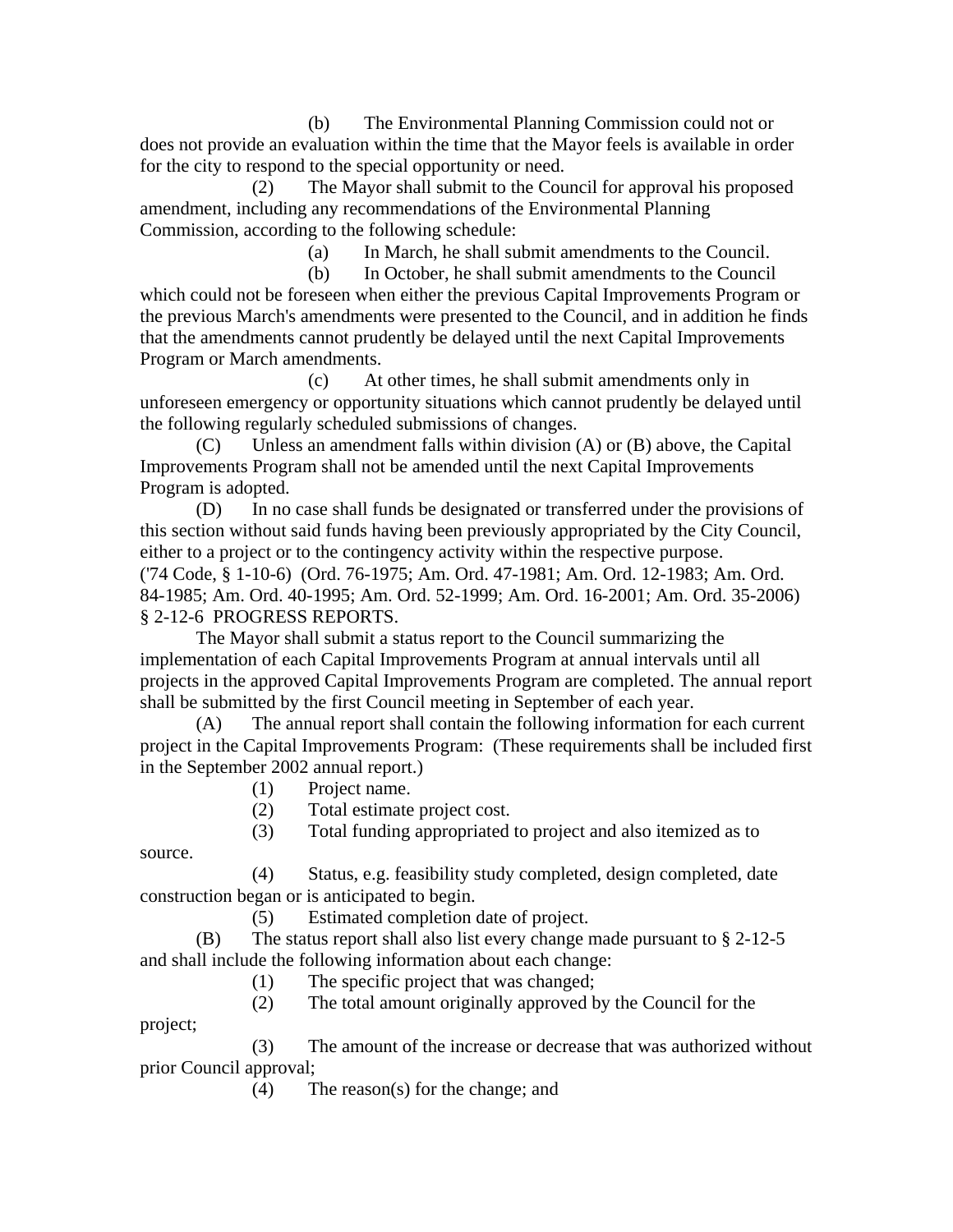(5) If the amount designated for a project was increased, the account(s) and project(s) from which the funds were transferred, or if the amount designated for a project was decreased, the account(s) and project(s) to which the funds were transferred.

 (6) If a change combines all or parts of projects, the individual account(s) and project(s) which were combined and the amount of funds involved from each.

 (C) An updated status report on Capital Projects shall be published on a quarterly basis on the city's website. Such report shall be user-friendly, accessible to the general public and contain graphic representation of Capital Projects in progress. ('74 Code, § 1-10-7) (Ord. 12-1983; Am. Ord. 11-1991; Am. Ord. 52-1999; Am. Ord. 16-2001; Am. Ord. 35-2006; Am. Ord. 18-2007)

## § 2-12-7 TRAILS AND BIKEWAYS SET ASIDE.

 An amount not less than five percent of funding for the Public Works - Street purpose of the Public Works Department in the Capital Improvement Program shall be dedicated to trails and bikeways. The projects funded through this set aside shall be consistent with the adopted 1993 Rank II Trails and Bikeways Facility Plan or any subsequent updates to the plan. The funds shall be administered by the Capital Improvements Division of the Office of Management and Budget. A memorandum of understanding shall be developed between the Public Works Department, the Parks and Recreation Department, and the Planning Department for the purpose of administering the funds. The trails and bikeways set aside shall not be used as a justification to decrease funding for this purpose from other sources.

(Ord. 20-1994; Am. Ord. 16-2001; Am. Ord. 35-2006)

§ 2-12-8 METROPOLITAN TRANSPORTATION PLAN AND TRANSPORTATION IMPROVEMENT PROGRAM SUBMITTALS.

 (A) The Mayor shall submit a proposed resolution to the City Council setting forth projects recommended for inclusion in the Metropolitan Transportation Plan (MTP) and the Transportation Improvement Program (TIP) of the Albuquerque Metropolitan Planning Area at least 30 days prior to the deadline for project submittals as established by the Metropolitan Planning Organization (MPO). Projects shall only be submitted to the MPO for inclusion in the MTP and/or the TIP by City Council resolution.

 (B) The city in preparing the projects to be included in the MTP and the TIP shall adhere to the rules set forth in the Mid Region Council of Governments Manual on Policies and Procedures of the Transportation Improvement Program for the Albuquerque Metropolitan Area.

 (C) The City Council may amend the recommended projects contained in the proposed resolution prior to adoption of the resolution and submission to the MPO.

 (D) Except for adjusting Federal Transit Administration Grant amounts to reflect the Federal Register, amendments to the City of Albuquerque's adopted MTP or TIP project list shall be submitted to the City Council for approval before submittal to the Metropolitan Transportation Board if the change meets one or more of the following criteria:

- (1) A project is added to or deleted from the MTP or TIP.
- (2) There is a substantive change to a project scope.